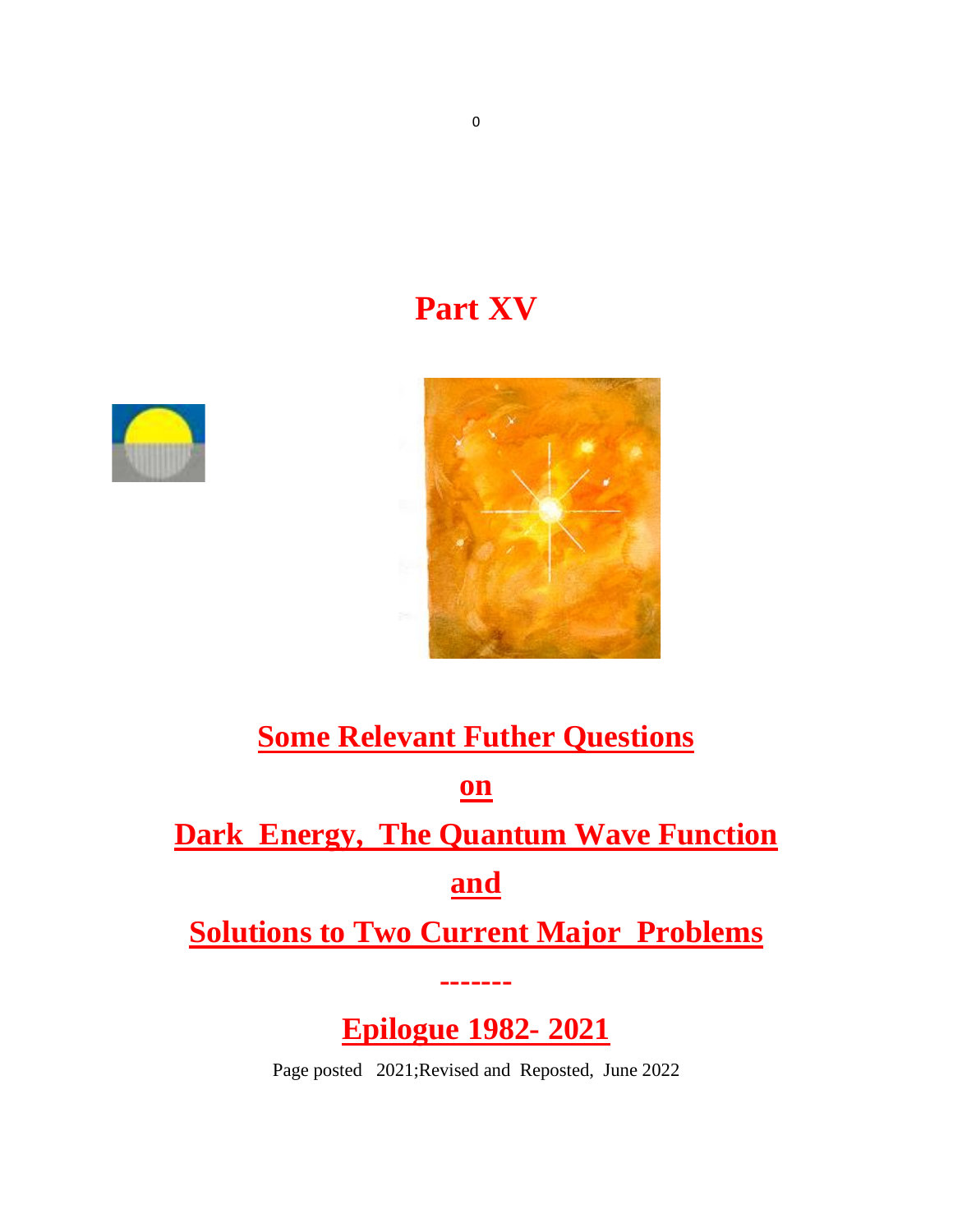**Contents Introduction Equations of State: Visible Matter, the Dark Matter and Radiation The Universal, Linear, Centered, Equation of State for The Graviton and The Quantum State A. The Quantum Field B. The Quantum Gravitational Field C. The Dark Energy Field A Solution to the 'Vacuum Catastrophe Problem' in Quantum Physics A. Solution to Current 'Quantum Non -locality Problems' Relevant Further Questions References**



#### **Introduction**

For several decades this web site has been exploring and applying thermodynamic equations of state to fundamental problems in physical cosmology. This application of **compressible flow theory** began with the use of the hyperbolic, ideal gas law  $[pv = RT]$  to describe expansions and motions in the observable universe. For example, it was used via compressible strong shockwave theory to apply predicted mass ratios of elementary particles of matter to the Big Bang theory and to the Standard Model. This prediction verifies to within one or two percent (1,2,3.).

Then, an answer to the mystery of the nature and origin of the **dark matter** of the cosmos emerged from the elliptical state equation  $[p^2/b^2 + v^2/b^2 = a^2b^2]$ . which successfully described it as being particulate matter, but, because it was also rarefied, it was invisible or 'dark' (1,2,3,9,10,11,12). (Fig. 1).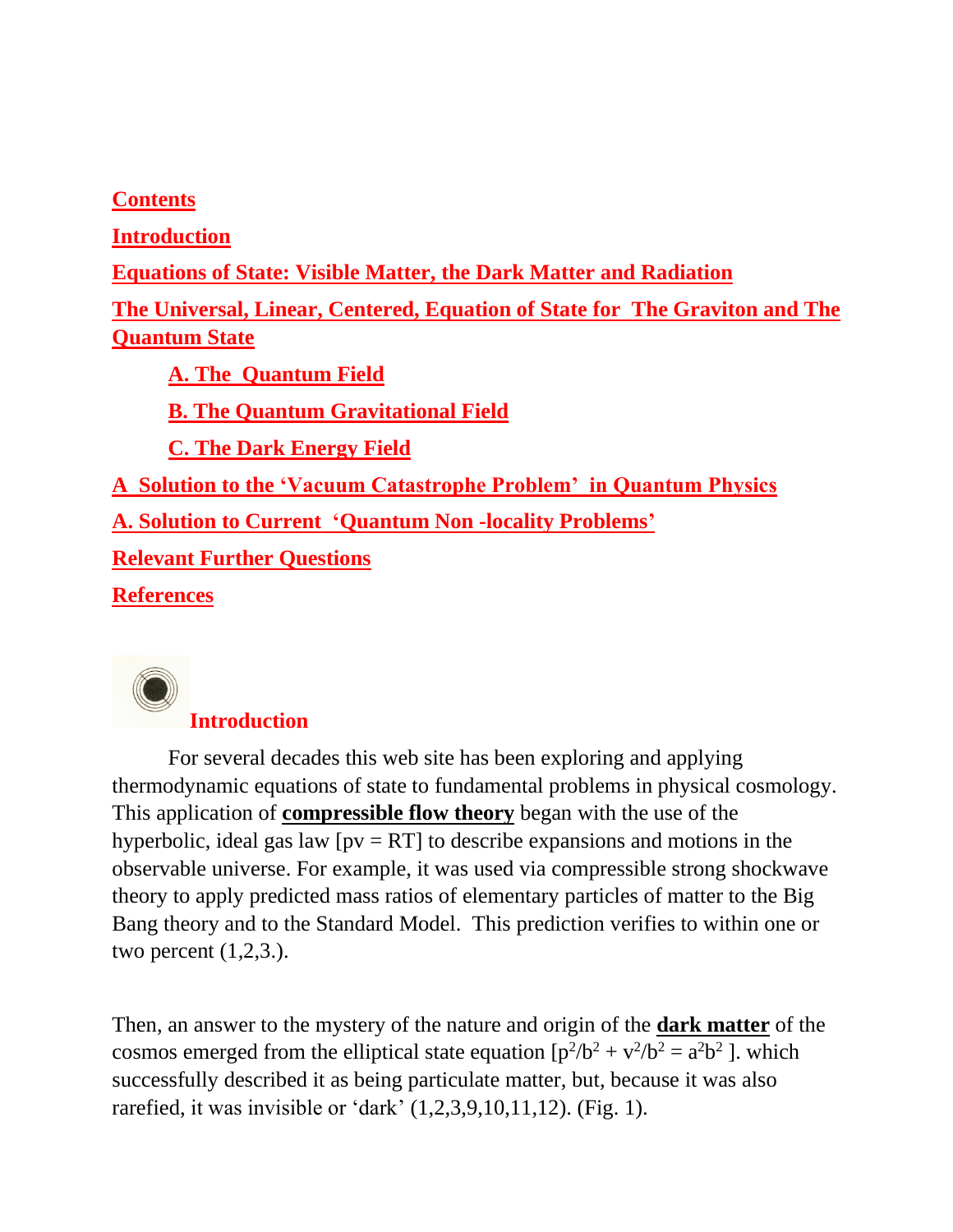The tangent linear equation of state  $[p = \pm Av + B]$  yielded **the equations of electromagnetic radiation**. (9).

While the worlds of visible matter, electromagnetic radiation and dark matter were successfully explained, there remained the mysteries of universal gravitation, the quantum vacuum and the Dark Energy to fit in. In June and October of 2021 the **centered, linear equation of state**  $[p = \pm v]$  was proposed and applications made to the quantum field, to the graviton and to the dark energy. [11,12]. Here we further explore this new, and apparently universal, physical state.



**Equations of State: Visible Matter, the Dark Matter and Radiation**



### **Fig. 1: Three Equations State in Quadrant 1 at a Tangent Point: Hyperbolic for Visible Matter, Elliptical for the Dark Matter, Tangent Linear for Compressive Electromagnetic Photons**

The hyperbolic gas law - -Ideal Gas Law --[  $p$  v =const. – RT] supports the elementary particles of matter associated with the strong force, while the associated weak compression shock fits the weak state and weak force particles.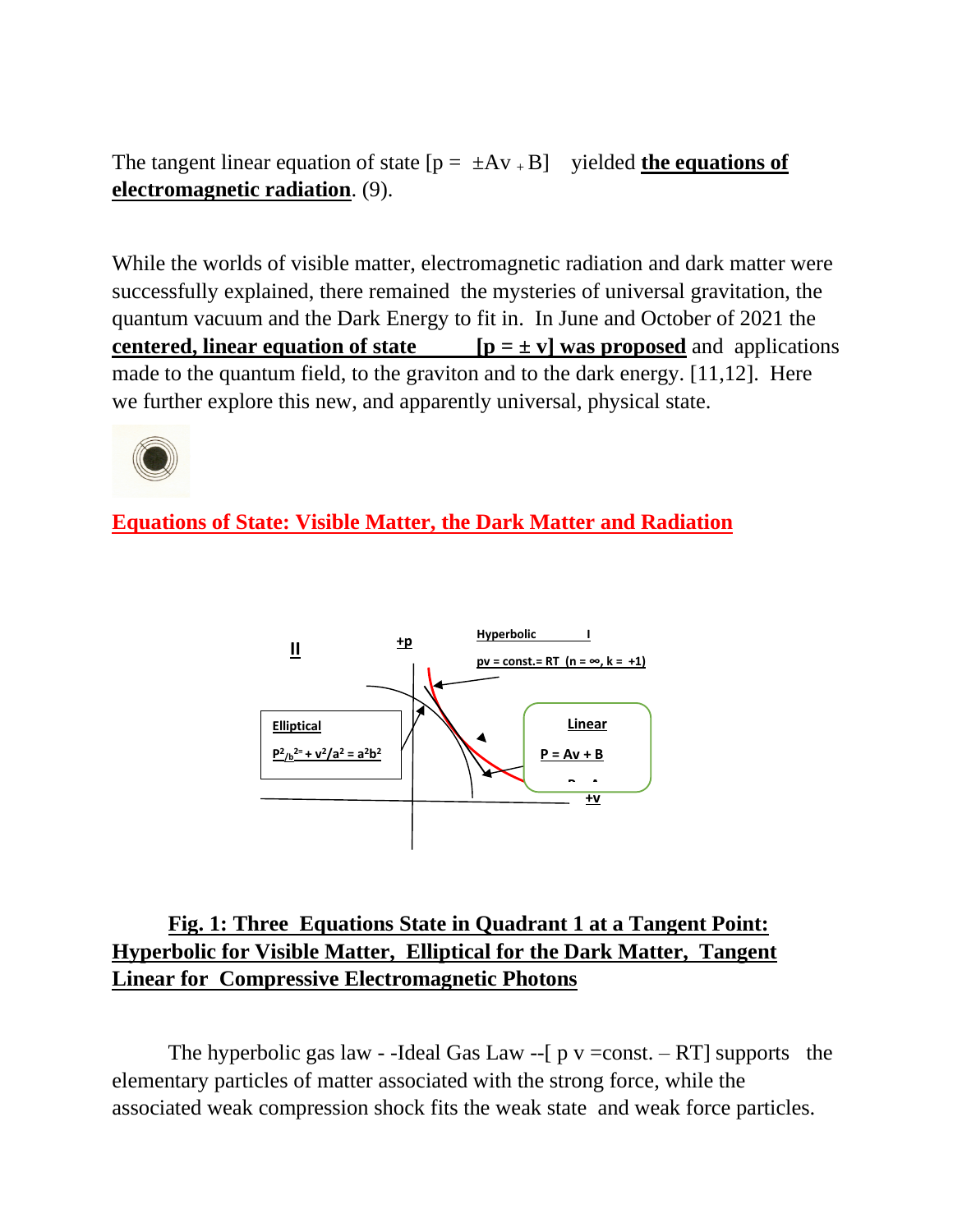The numerical fit of the shock strengths to the known particle mass ratios of the Standard Model is within 1 to 2% [1,2,3,9].

The elliptical state  $[p^2/a^2 + v^2/b^2 = a^2b^2]$  shown in Fig. 1, supports strong and weak rarefactions which we have assigned to describe proposed strong and weak **rarefied** shock particles. (**dark matter** or *celestons)* [ 9 ].

The linear, tangential equation of state  $[p = \pm Av + B]$  Fig. 1 supports stable waves of both compression and rarefaction. Shocks are ruled out. Theses stable compression forms are assigned to the electromagnetic compression photons. The stable rarefaction linear waves may support invisible, rarefied, radiation 'photons'

Most recently, this equation of state approach has yielded the **centered**, linear, equation of state  $[p = \pm v]$  (Fig. 2) which appears to offer a basic quantum state as well as an explanation for the mysterious dark energy which makes up around 69% of the known universe. It also apparently yields the graviton or quantum of gravitation.



**The Universal, Linear, Centered, Equation of State for The Graviton and The Quantum State**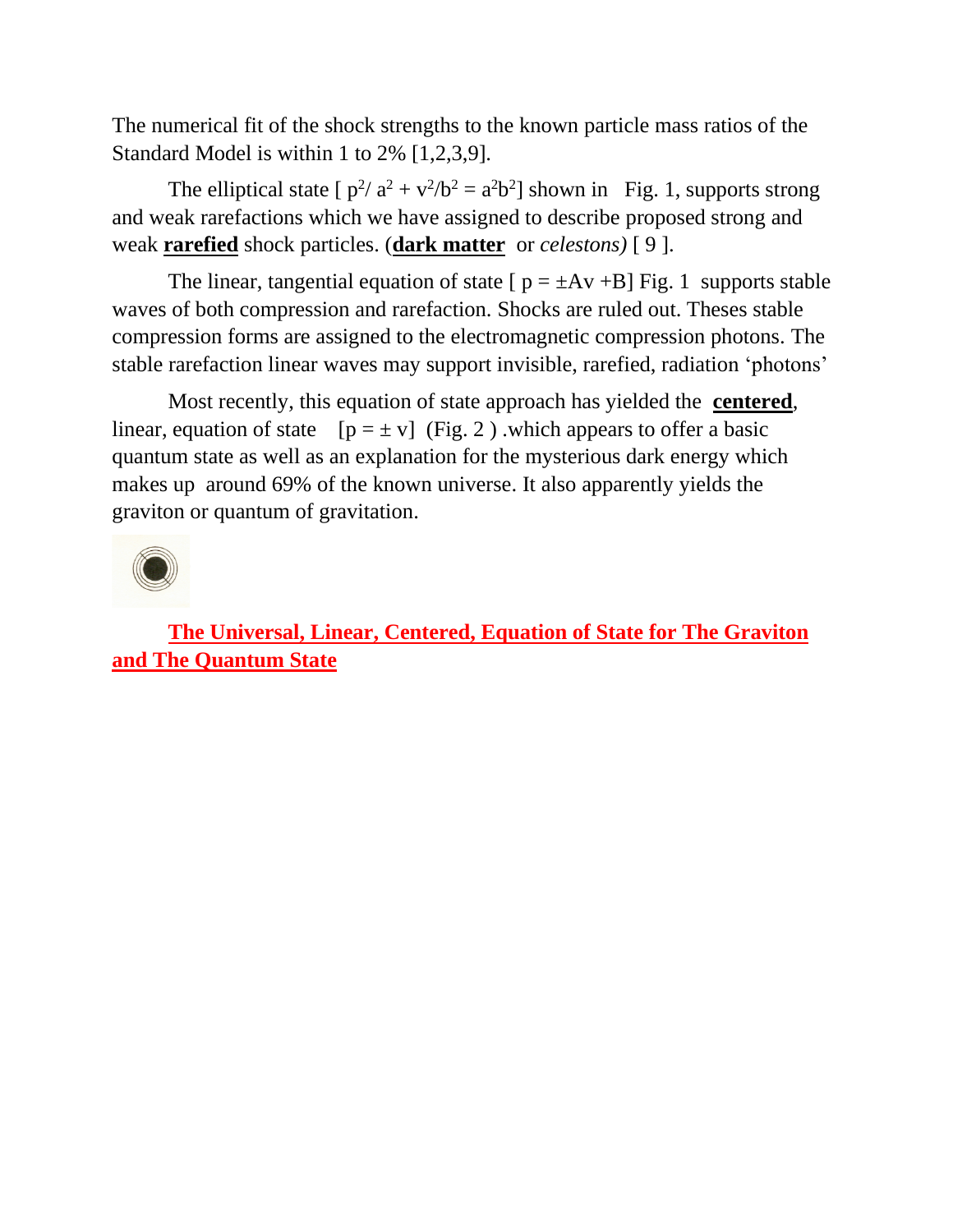

**Figure 2. The Universal, Centered, Linear, States which uniquely and universally intersects with the hyperbolic, visible matter states in Quadrant 1;( Note: the universal intersections with tbe elliptical and the tangent, linear states (Fig. 1) are similarly depictable)**

A basic quality of this state or field is that it is automatically quantised [12] *Part XIII: Gravitons and a Centered Linear Equation of State. Posted August 2021*].

The **graviton** or quantum gravity force- carrying wave/particle arises in this state, **being generated** we theorize**, by the continual vibrational motions of the atoms** of massive particles of both visible and of dark matter. We also reason that it is because the graviton quanta are rarefied that the attractive nature of gravity arises.

There are three aspects to touch on here: First, there is the universal quantum vacuum field, second, the universal gravitational field and third, the dark energy field responsible for the accelerated expansion of the entire cosmos.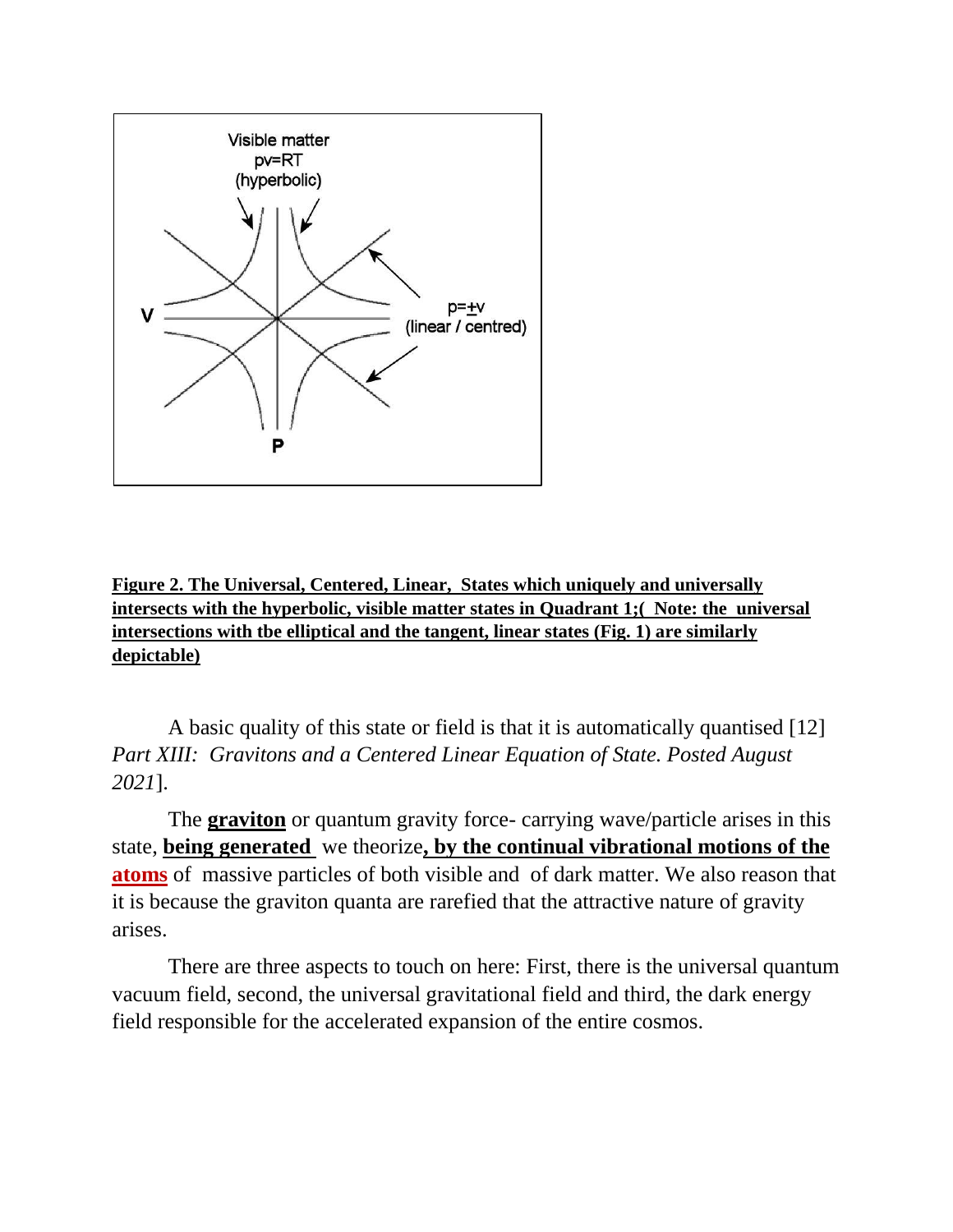First, the quantum vacuum phenomena we have assigned to the rarefaction wave capability of the new field.  $[p = \pm v]$  in which all the quantum generation and annihilations take place and which, of course forms the vacuum energy.

Second, the thermodynamic **vibrations of the visible and dark matter atoms** generate the rarefaction **gravitons that carry the force of gravity** from the atoms of one mass particle to the atoms of all the other masses of the cosmos.

Finally**, the kinetic motions of the mass particles generate** compression quantum energy particles in the dark energy field whose collective kinetic **pressure then induces** the observed **acceleration in the rate of expansion of the cosmos.**

**Quantisation**: Both linear fields, photon and graviton, are intrinsically quantised as can be argued in several ways.:

(1) The compressible flow wave speed c is given in the energy equation as:  $c^2 = k p/\rho$ , where c is the phase wave speed, k is the adiabatic exponent [ $k = c_p/c_v$ , the ratio of specific heats). Here  $k = (n+2)/n = (-1+2)/-1 = +1/-1 = -i$ . Going back to the energy equation and inserting this negative value for k , we have:  $c^2 = k (p/\rho)$ ; and so  $c = \sqrt{-1} (p/\rho)^{1/2} = i (p/\rho)^{1/2}$  which is complex and quantised.

We now deal with the Quantum Field. the Gravitational Field and the Dark Energy field in turn.

**A. The Quantum Field**

We may summarise the main features of the field as follows:

1.Derivation: The basic equation of state for the baryonic/Hubble universe is usually some form of the ideal gas equation  $pv = constant = RT$ . If we now express this in its adiabatic gas form,  $pv^k = \text{const.}$  where  $k = c_p/c_v$ , the ratio of the specific heats, then the relationship of the two equation of states, becomes for  $k = -1$ , just  $pv^{-1} = p/v = \text{const},$  or  $p = \pm v$ , which is the proposed quantum field equation of state.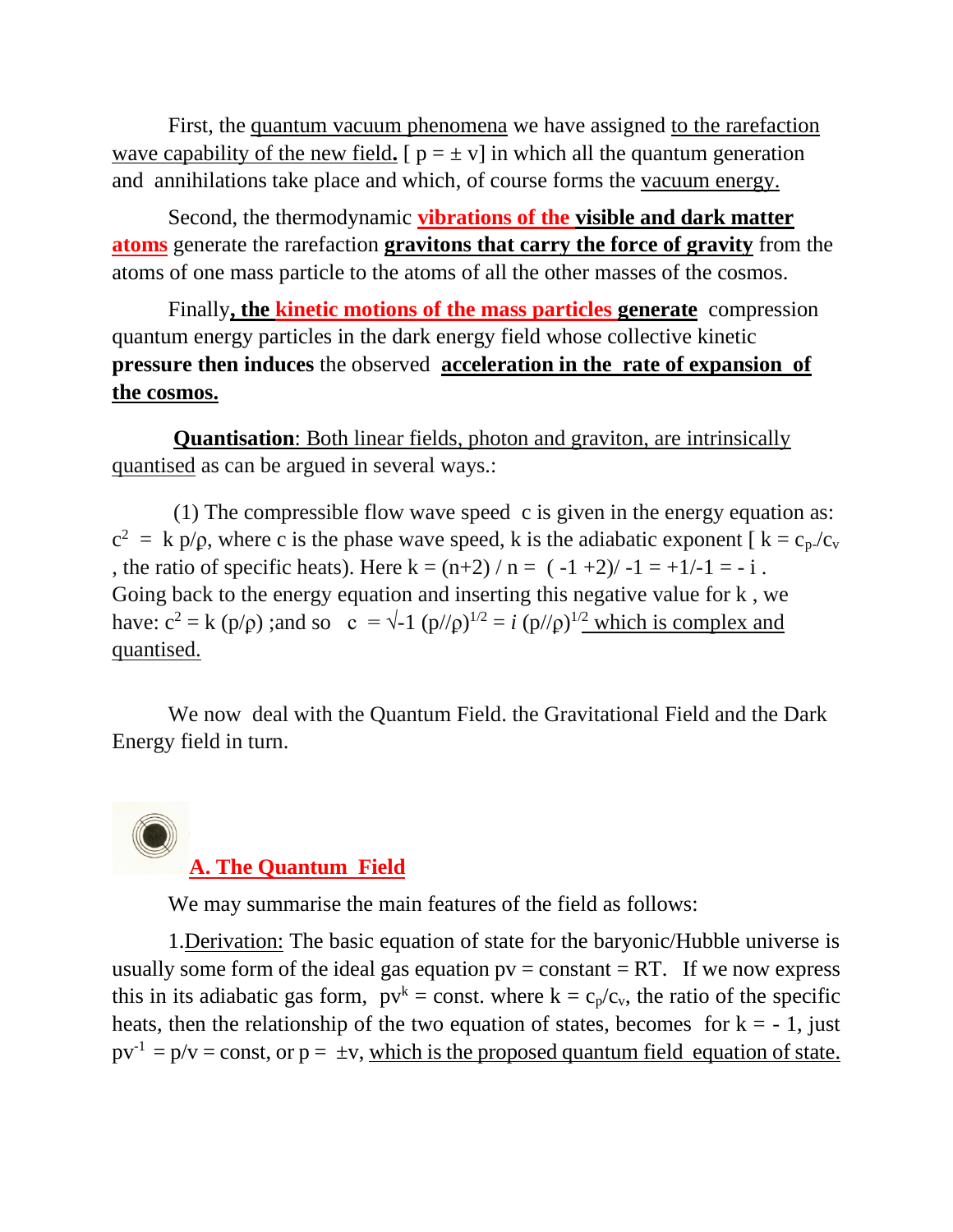2. Quantisation: Both linear fields , photon and graviton, are intrinsically quantised as can be argued in several ways.:

The compressible flow wave speed c is given in the energy equation as:  $c^2 = k p/\rho$ , where c is the phase wave speed, k is the adiabatic exponent [ $k = c_p/c_v$ , the ratio of specific heats). Here  $k = (n+2)/n = (-1+2)/-1 = +1/-1 = -i$ . Going back to the energy equation and inserting this negative value for k , we have:  $c^2 = k(p/\rho)$ ;so  $c = \sqrt{-1} (p/\rho)^{1/2} = i (p/\rho)^{1/2}$  which is complex and quantised.

The complex nature of the wave forms in this new linear field leads to a view of its quantum wave/particles ( photons and gravitons) as being quasi- point energy concentrations surrounded by very sharply attenuating energy fields.

#### B. The Universal Quantum Gravitational Field

Note: A satisfactory theory of quantum gravity has been a main goal of current cosmology. Here, we have approached this complicated task by proposing the centered, rarefied, linear equation as the sought for quantised gravitational equation of state. We have shown that it is universal, is intrinsically quantised and that a certain class of its quantum wave particles qualify as the graviton*.[ Ref. 12. Part XIII: Gravitons and a Centered Linear Equation of State .Posted August 2021].*

Quantum Spin: For the photon, the number of degrees of energy freedom n is +3, and so  $S = (n-1)/2 = (3-1)/2 = 2/2 = 1$ .

For the graviton, taking n equal to -3 we have Spin  $S = (-3 -1)/2 = -4/2 = -2$ 

4. Relativity: A basic current theory of gravitational force is that of general relativity which requires a spin 2 for the graviton. We have just derived Spin -2 which agrees (in magnitude).

Also, conceptually, compressible flow physics postulates that all its flows V must be relative and so it basically fits special and general relativity. For example,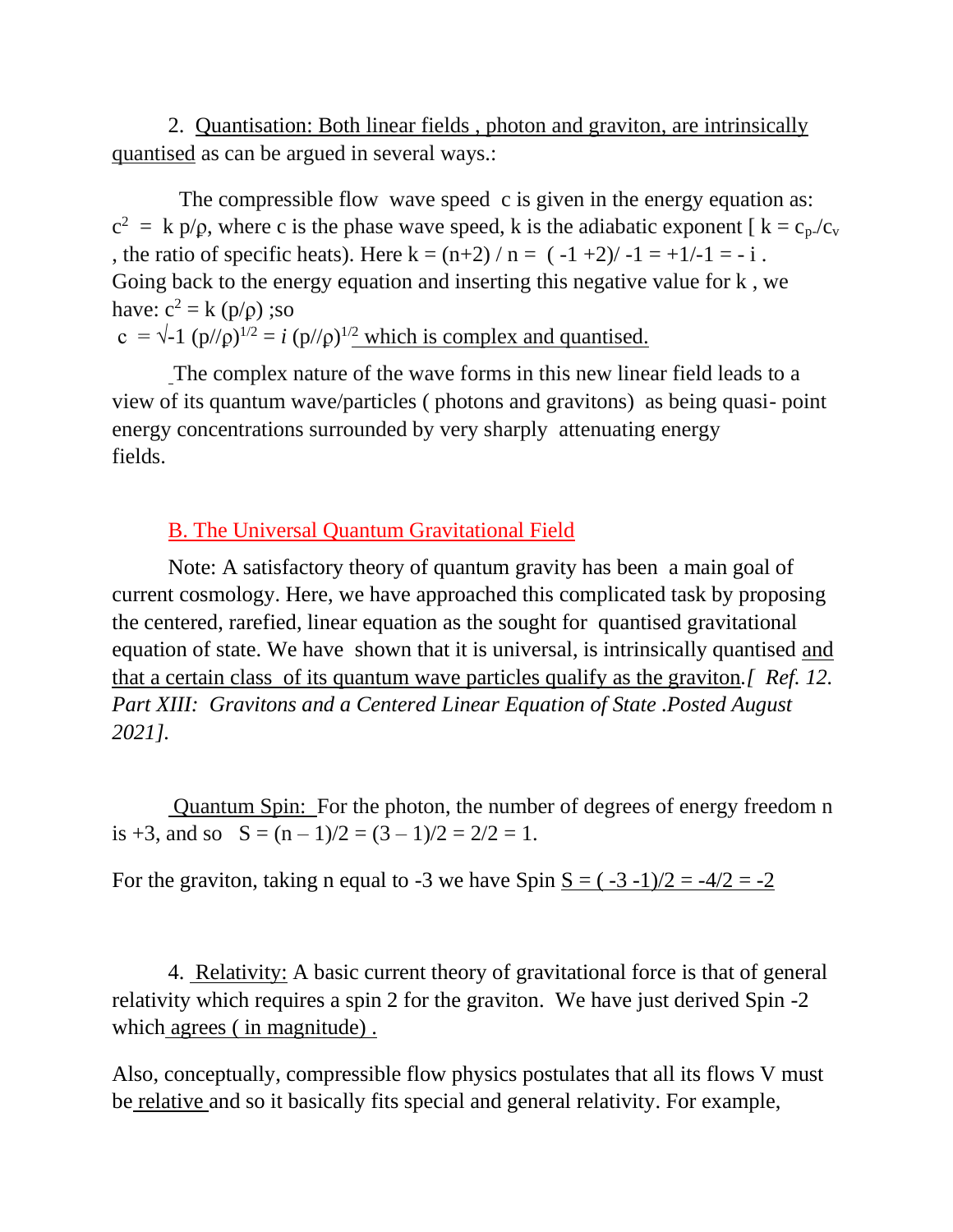uniform flows plot on the flow space- time coordinate diagram  $(x,t)$  as straight lines, corresponding to special relativity, while accelerated flows plot as curved space time trajectories corresponding to general relativity. The corresponding force is that of gravity. It seems clear that our compressible, quantum field  $p = \pm v$  can accommodate both relativities.

5. Universality: An essential requirement is that the desired gravitational theory must apply universally. Our candidate field equation uniquely meets this requirement (Fig. 2).

6. Gravitational Force: The photon is the carrier or messenger particle for the E/M force. Symmetrically then , the graviton is the carrier of the gravitational force.

The exclusively attractive nature of the gravitational force is also possibly explainable from parallel and anti-parallel spin considerations, but this matter is left for specialists in quantum spin physics. Another mechanism to consider in explaining this attractive nature of gravity is the effect of the rarefaction nature of the graviton in the interaction of a graviton and a mass energy particle. The net lower pressure of a mass particle plus its interacting graviton would seem to result in a net pressure lowering, and hence of attraction, towards the gravitating source This approach would essentially be a pressure gradient field approach.

Additionally, we now propose that: (1) the rarefied **graviton** is generated in the new centred basic field **from in situ vibrations of the constituent atoms** of the mass particles . ( 2) The **kinetic motions of the mass particles** themselves generate another type of compressional wave/particles which we designate as **the source of the pressure that is postulated to cause the acceleration in the rate of expansion of the universe**. This new centered field approach thus accounts for both gravity and for accelerate expansion, arising by atomic vibrations for gravity and by mass particle kinetic motions for accelerated cosmic expansion.

Quantum Gravity Infinities and Renormalization: These are specialities, but the proposed quantum field may be of assistance in visualizing them physically.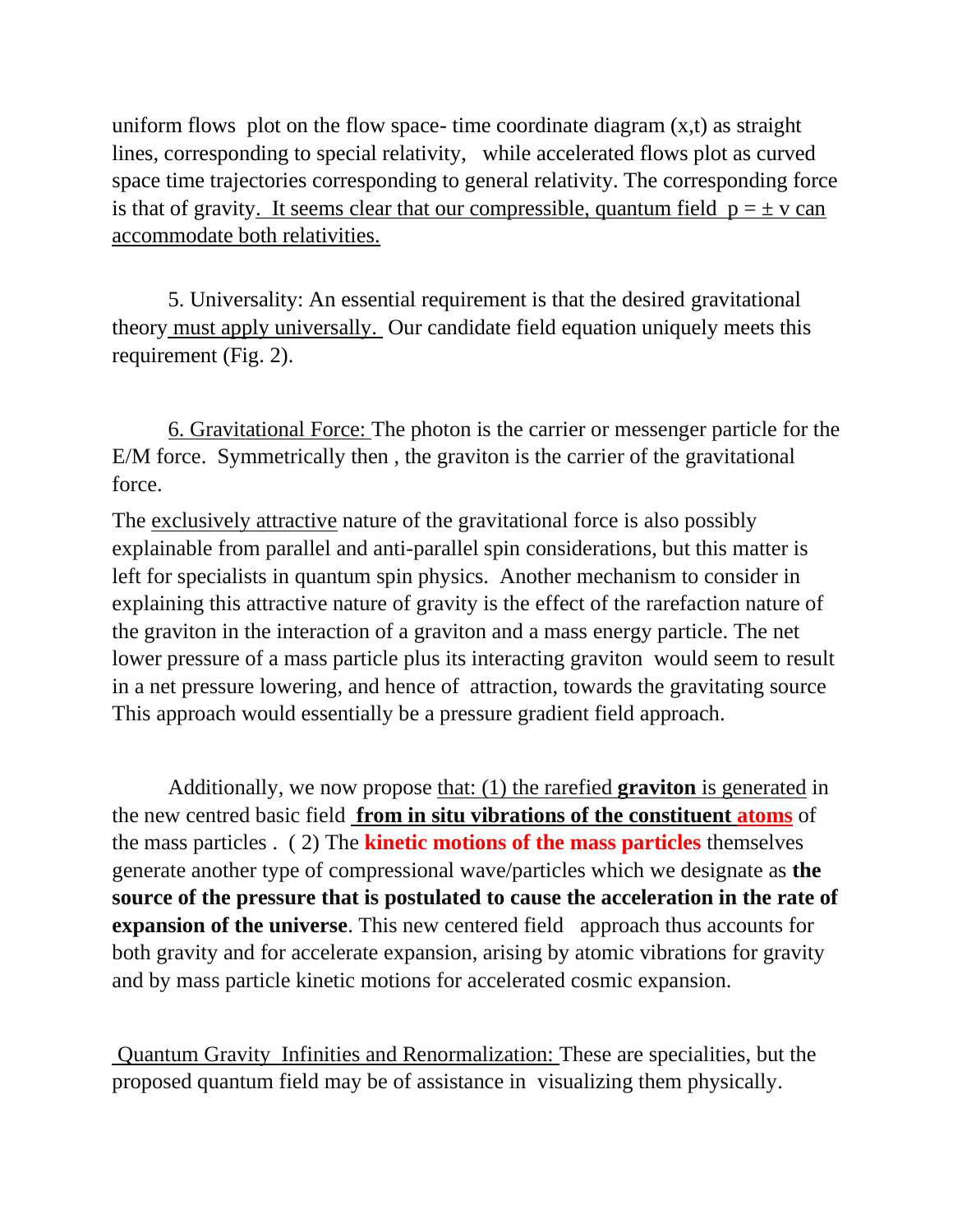

,

### **C. The Dark Energy Field**

The questions of the existence and nature of the dark energy of the cosmos are central in cosmology. This mysterious energy is needed to account for the observed acceleration in the expansion of the observable universe. It also makes up by far the largest portion of the theoretical mass/energy of the entire universe (visible matter 4.9 %, dark matter 26%, and dark matter 69%).

There are three aspects to touch on here : First there is the universal quantum vacuum field, second the universal gravitational field and third the dark energy field responsible for the accelerated expansion of the entire cosmos.

First, the **quantum vacuum phenomena** we have assigned **to the rarefaction wave capability of the new field.** [ $p = \pm v$ ] in which all the quantum generation and annihilations take place and which of course forms the **vacuum energy density.**

Second, the thermodynamic **vibrations of the visible and dark matter atoms** generate the rarefaction **gravitons that carry the force of gravity** from the atoms of one mass particle to the atoms of all the other masses of the cosmos.

Finally**, the kinetic motions of the mass particles generate** compression quantum energy particles in the dark energy field whose collective kinetic **pressure then induces** the observed **acceleration in the rate of expansion of the cosmos.**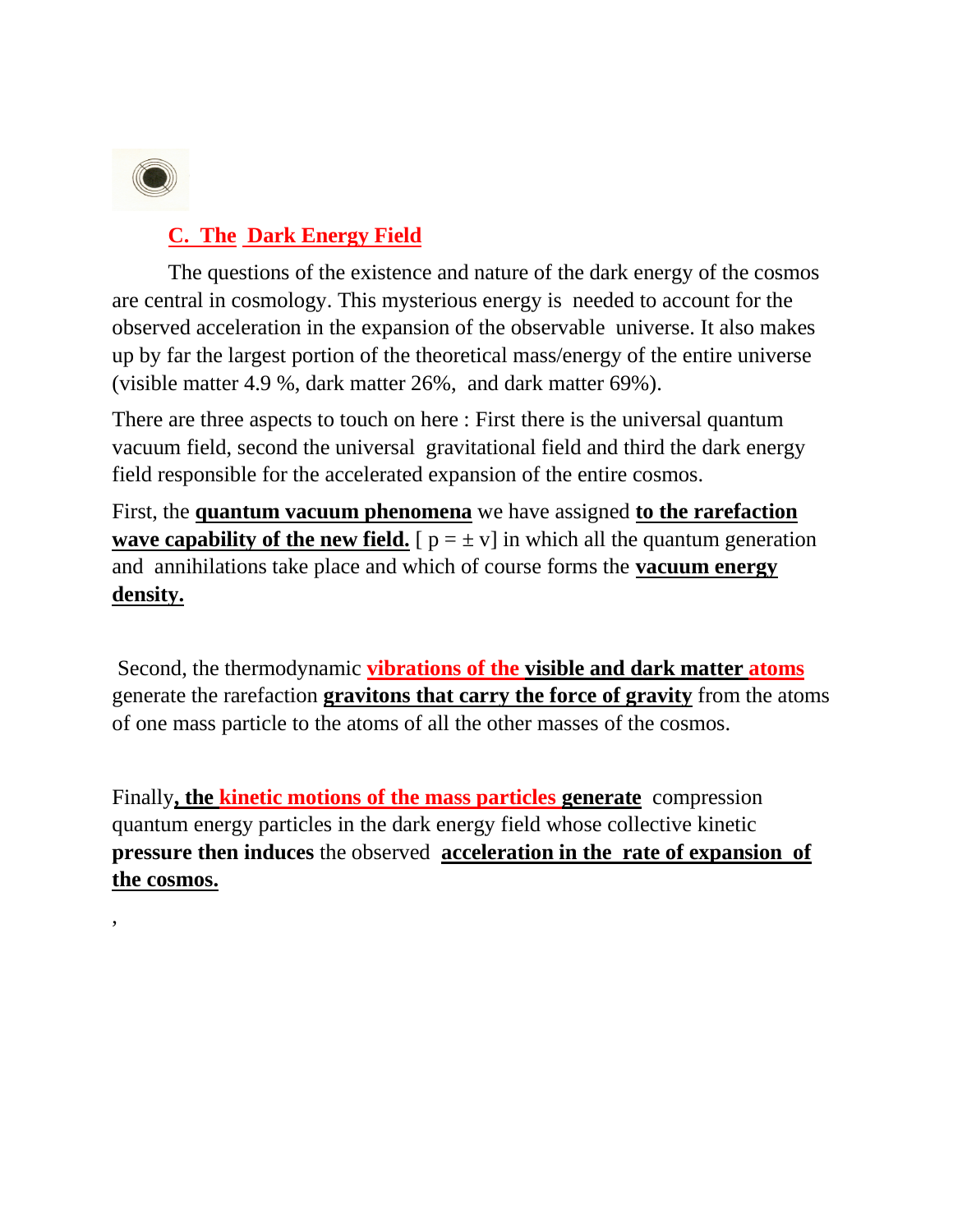

## **A Solution to the Vacuum Catastrophe Problem' in Quantum Physics**

Dark energy is not a cosmological, directly detectible entity; instead, it arose from a need to explain the observed expansion rates of the visible Hubble universe. We now assign this dark energy field as forming the basic quantum field. Its quantum entities are rarefaction in nature. With this assignment we are able to solve various problems in quantum physics.

First of all, it seems to easily resolve one of the more startling problems in physics, namely the '**vacuum catastrophe' or the 'cosmological constant problem'** which refers to the huge difference or conflict between the calculated value of the quantum vacuum energy at around  $10^{60}$  while the observed vacuum energy value seems to be around zero!

This conflict, however, **vanishes with our assignment of the dark energy to the rarefaction waves capability of the linear, centered equation, since rarefaction entities or forms, just like the rarefied 'dark matter' forms, will simply not be visible or observable by us from our standpoint in our visible, compressed matter universe.** Since quantum rarefied forms then are 'dark' or invisible, the huge vacuum energy value can be there, but it is just not observable, and so the problem vanishes.



= **Solutions to the Quantum Non -locality /Entanglement and the Vacuum Energy Problems**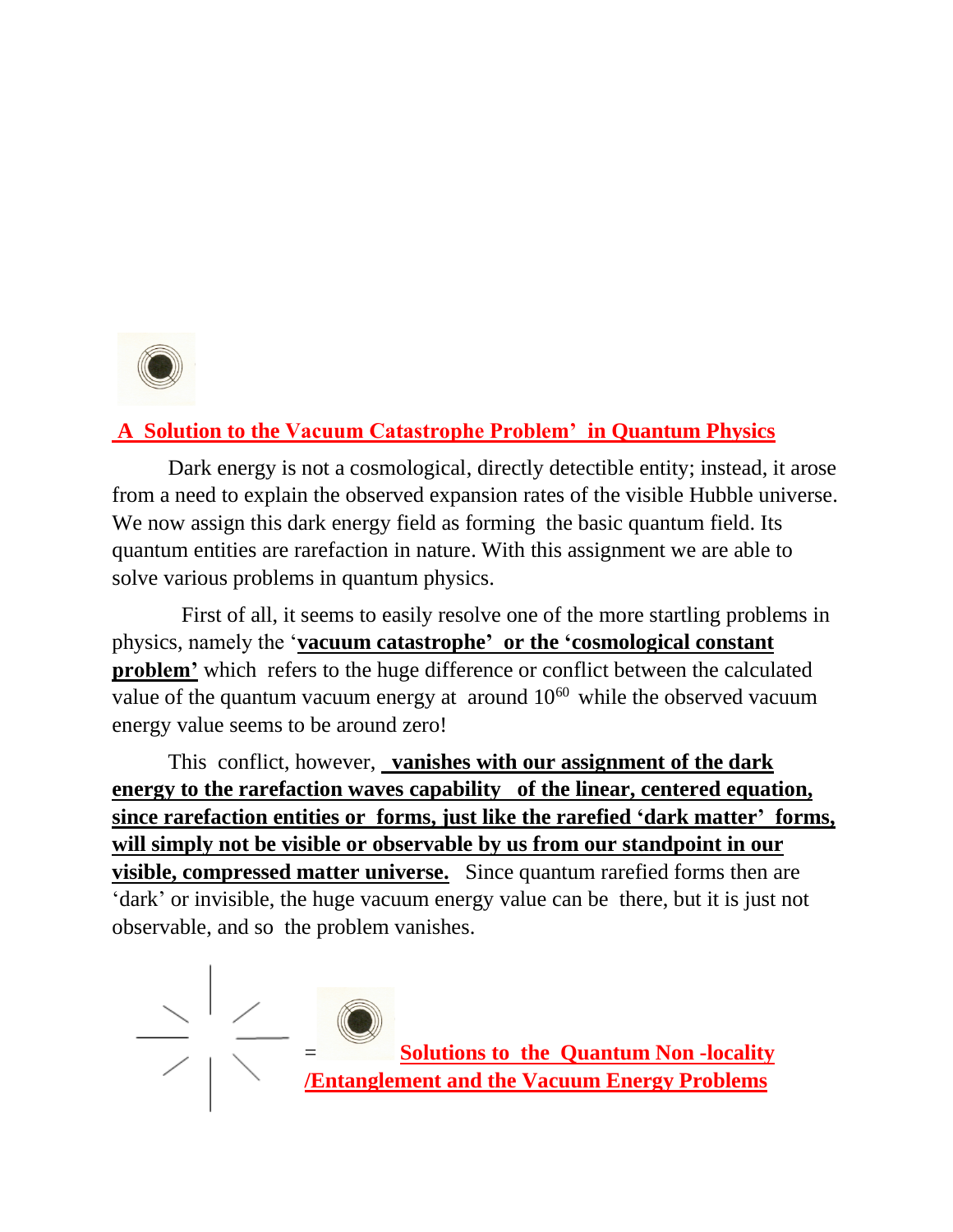With the repeated emergence of experimental proofs of the violation of Bell's I*nequality by Aspect et al , a* solution to the theoretical implications for quantum mechanic has become more urgent. Apparently q**uantum physics has become definitely non-local, entanglement is a reality, information exchange and signaling is quasi-instantaneous etc, etc**.

` Towards a solution to these problems, we note that both the quantum wave functions and the gravitons are now placed in the same state or field. Therefore, a gravitational -quantum interaction of some sort may arise. For example, we note that the ratio of the Gravitational constant G and Planck's constant G/h has the dimensions of velocity or speed.

. Inserting the numerical values for G and h in this ratio, we have a possible quantum phase wave speed  $c_0$ 

# $c$ <sup> $\Omega$ </sup> **c** $\Omega$  **c** $\Omega$  **c** $\Omega$  **c** $\Omega$  **c** $\Omega$  **c** $\Omega$  **c** $\Omega$  **c** $\Omega$  **c** $\Omega$  **c** $\Omega$  **c** $\Omega$  **c** $\Omega$  **c** $\Omega$  **c** $\Omega$  **c** $\Omega$  **c** $\Omega$  **c** $\Omega$  **c** $\Omega$  **c** $\Omega$  **c** $\Omega$  **c** $\Omega$  **c** $\Omega$  **c** $\Omega$  **c** $\Omega$  **c** $\Omega$  **c** $\Omega$  **c**

This enormous phase wave speed would makes the collapse of the wave function effectively instantaneous and thereby eliminate several problems at once. to wit, the vacuum energy problem and the entanglement/collapse of the wave function problem

First, the vacuum energy density actually is just as calculated by quantum physics but its particles are rarefaction units which are not detectible or measurable just as dark matter is not detectable by visible compression methods or instruments. In addition, we have  $c_{\Psi}^2 + c_0^2 = 10^{46} + 10^{16} = 10^{62}$  which is about the usual **calculated value for the quantum vacuum energy** . And so, the quantum calculations are actually correct but are just not observable from our visible cosmos. standpoint.

Second, with regards to **the problem of the instantaneous collapse of the wave function in quantum measurements**, the same enormous wave velocity  $c =$  $10^{23}$  m/s provides a solution, since, when a measurement is made on a system the signal and the collapse both travel quasi-instantaneously as required by quantum theory. We assign the rarefaction wave functions to the dark energy and quantum phenomena with the enormous said wave speed, while the compression waves which travel at the speed of light are allotted to the graviton. Thus general relativity is retained to account for gravitational force and motions.

**The** The two above examples, of solutions to current quantum problems by the proposed universal field ( $p = \pm v$ ) are striking of course. But, we point out that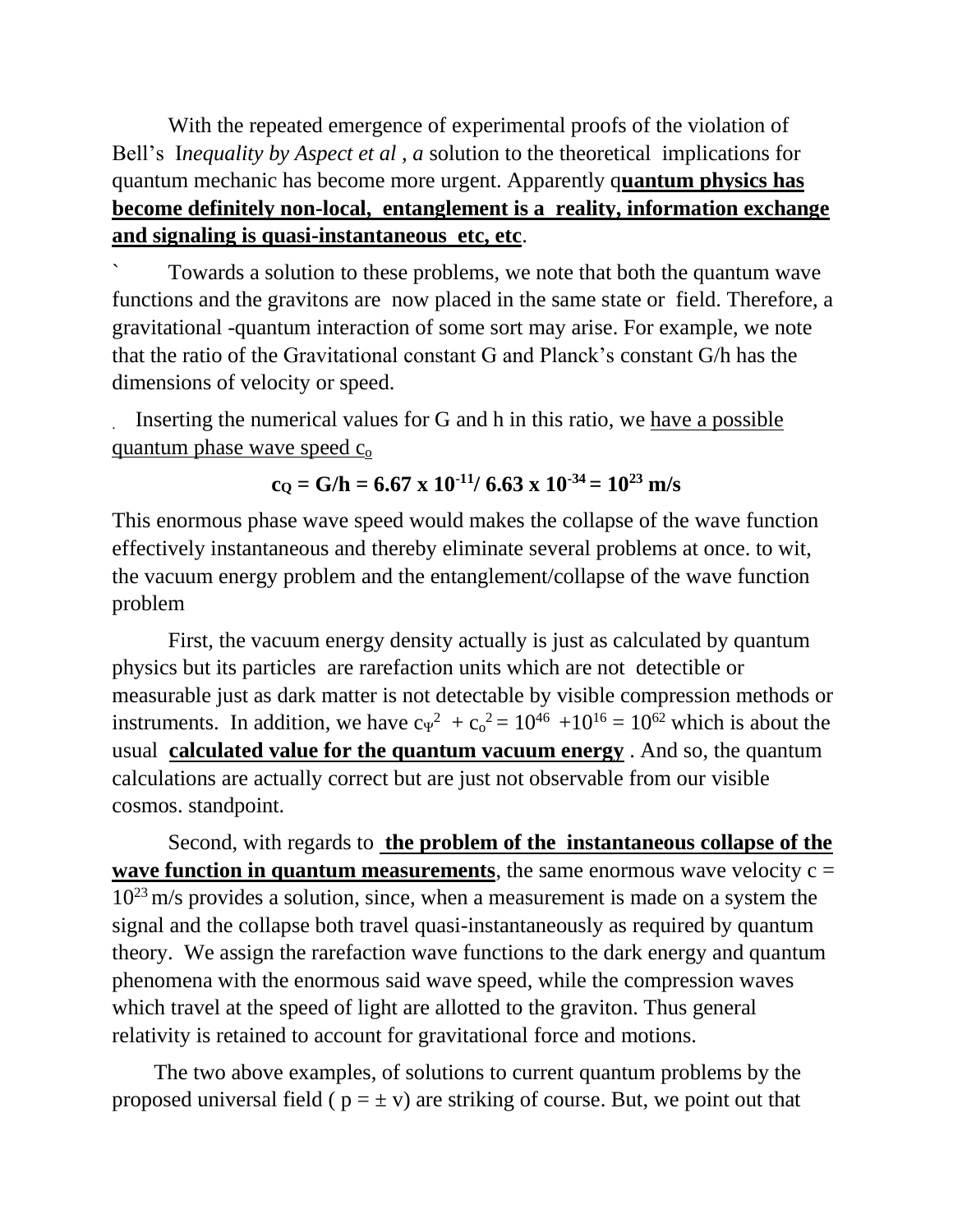whether or not they fit in completely with the rest of quantum theory is a matter for specialists. If they are found to fit then attention can turn to additional further questions such as those listed n the next section.

# **Relevant Further Questions**



1. Does the new field offer any insight or help with the **problem of infinities** in quantum calculations which leads to the necessity for renormalization?

2. Develop a solution for the problem of the nature of gravitational **attractive force.**

3. Explore the linear, centered field in Quadrants II,III and IV (Fig. 2)

4.What else does the new field have to offer to the problem of **vacuum density?** Of the **cosmological constant**?

5. What is the relevance of the proposed energy field to the "**flatness problem**?-

6. Pursue the application of the new energy field to the problem of the **rate of cosmic expansion**?

7. For the new centred linear equation of state, examine any problem set by a physical vacuum and the consequent absolute discontinuity found at the graphical origin point where p and v are both zero.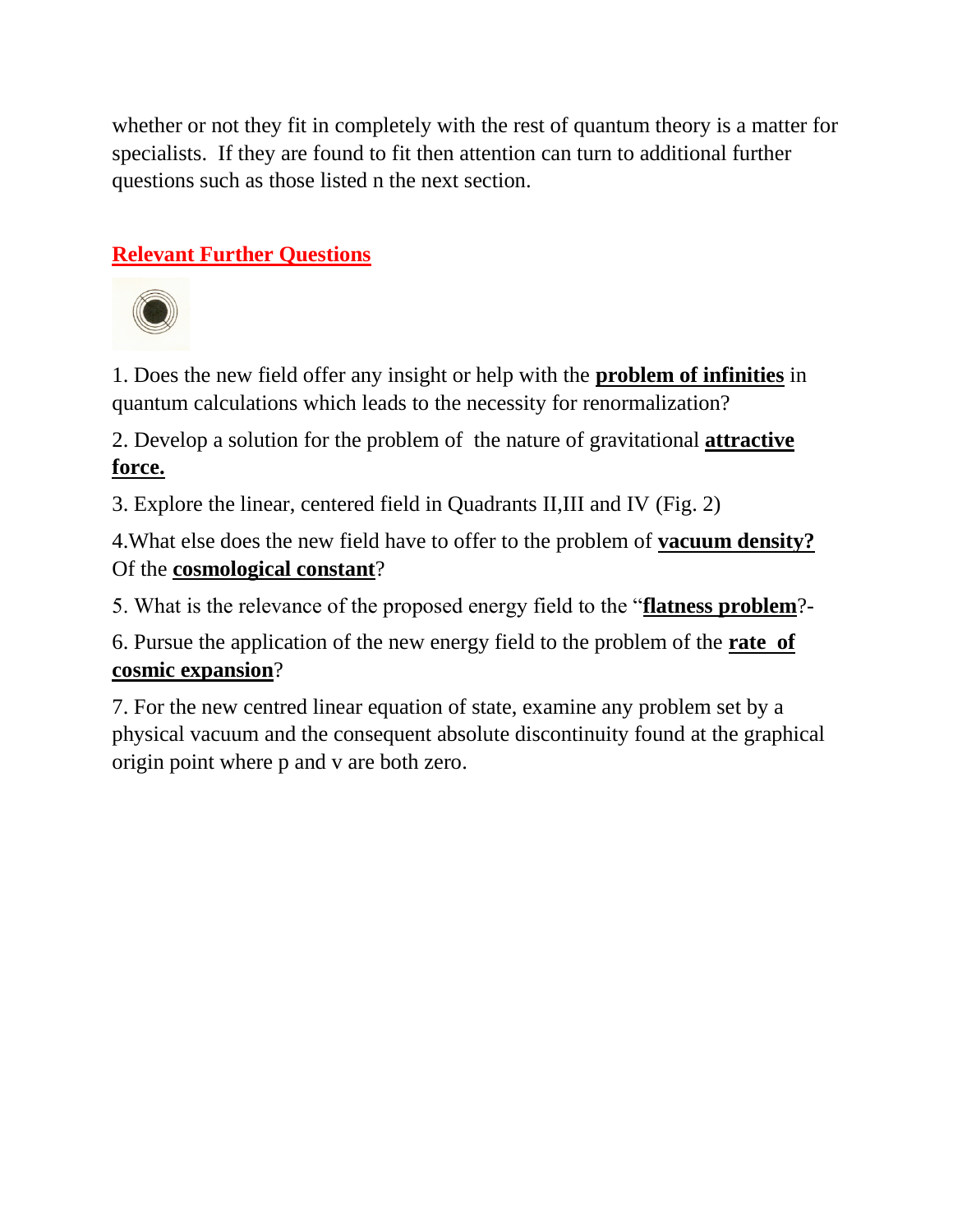

1. Power, Bern3ard A.Unification of Forces and Particle Production at an Oblique Radiation Shock Front. Contr*. Paper No 462. American Association for the Advancement of Science, Annual Meeting, Washington*, D.C., Jan. 1982.

2. --------------, Baryon Mass-ratios and Degrees of Freedom in a Compressible Radiation Flow. *Contr. Paper No. 505. American Association for the Advancement of Science, Annual Meeting,* Detroit, May 1983. .

3.---------------, Summary of a Universal Physics. Monograph (Private distribution) pp 92. Tempress, Dorval, Quebec, 1992.

4. Shapiro, A. H. *The Dynamics and Thermodynamics of Compressible Fluid Flow.* 2 vols. John Wiley and Sons, New York, 1953

5. Courant, R. and Friedrichs, K. O. (1948). Supersonic Flow and Shock Waves. Interscience, New York.

6. Lamb, Horace., *Hydrodynamics,* 6 th ed. Dover, New York, 1932. 7. Chaplygin, S., Sci.  $\frac{\Delta}{\Delta} \frac{1}{\Delta} \frac{1}{\Delta}$ Mem. Moscow Univ. Math. Phys. 21 (1904).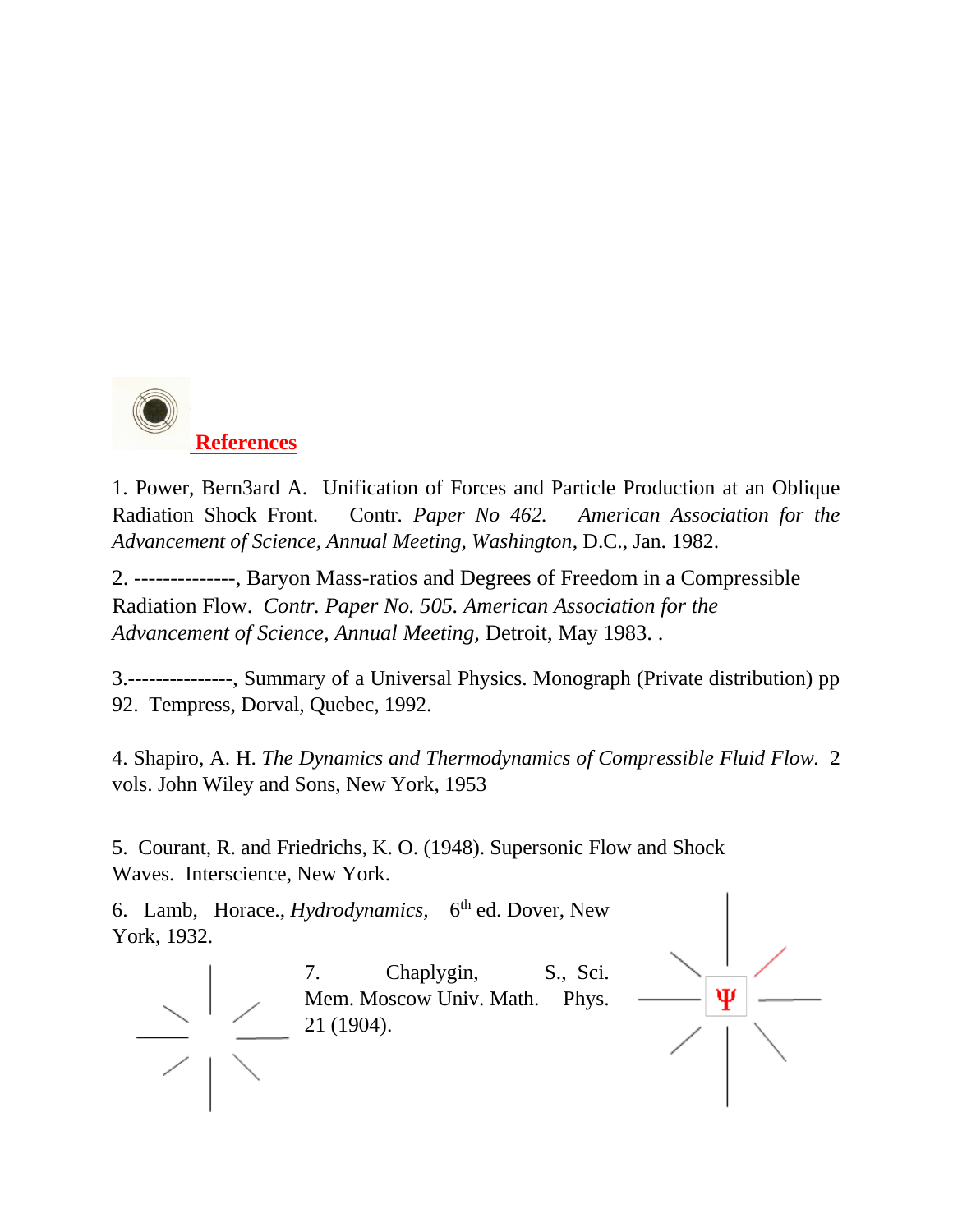

8. Tsien, H. S. *Two-Dimensional Subsonic Flow of Compressible Fluids,* J. Aero. Sci. Vol. 6, No.10 (Aug., 1939), p. 399

9. [WWW.energycompressibility.info](http://www.energycompressibility.info/) *Part VIII: Equations of State for Cosmic Fields*. Page posted October, 2017.

10. ----------------------------------------------Part XI: Interactions and Transformations (Page posted November, 2020).

11. --------------------------------------------- *Part XII: Visible – to – Dark Matter Transformations*. Page posted June 2021.

12. -------------------------------------------*Part XIII: Gravitons and a Centered Linear Equation of State. Posted August 2021*

13. *--------------------------------------------Part XIV Dark Energy and a Centered Linear Equation of State. Page posted October 2021*



*"What is real is that which can be intelligently grasped and reasonably affirmed ……………. ".*

> *Bernard Lonergan, S.J. in his treatise*  "Insight: A Study of Human Understanding"

"Insight is Joyous" …………….. Richard Feynman

---------------

Copyright , December 2021: Bernard A. Power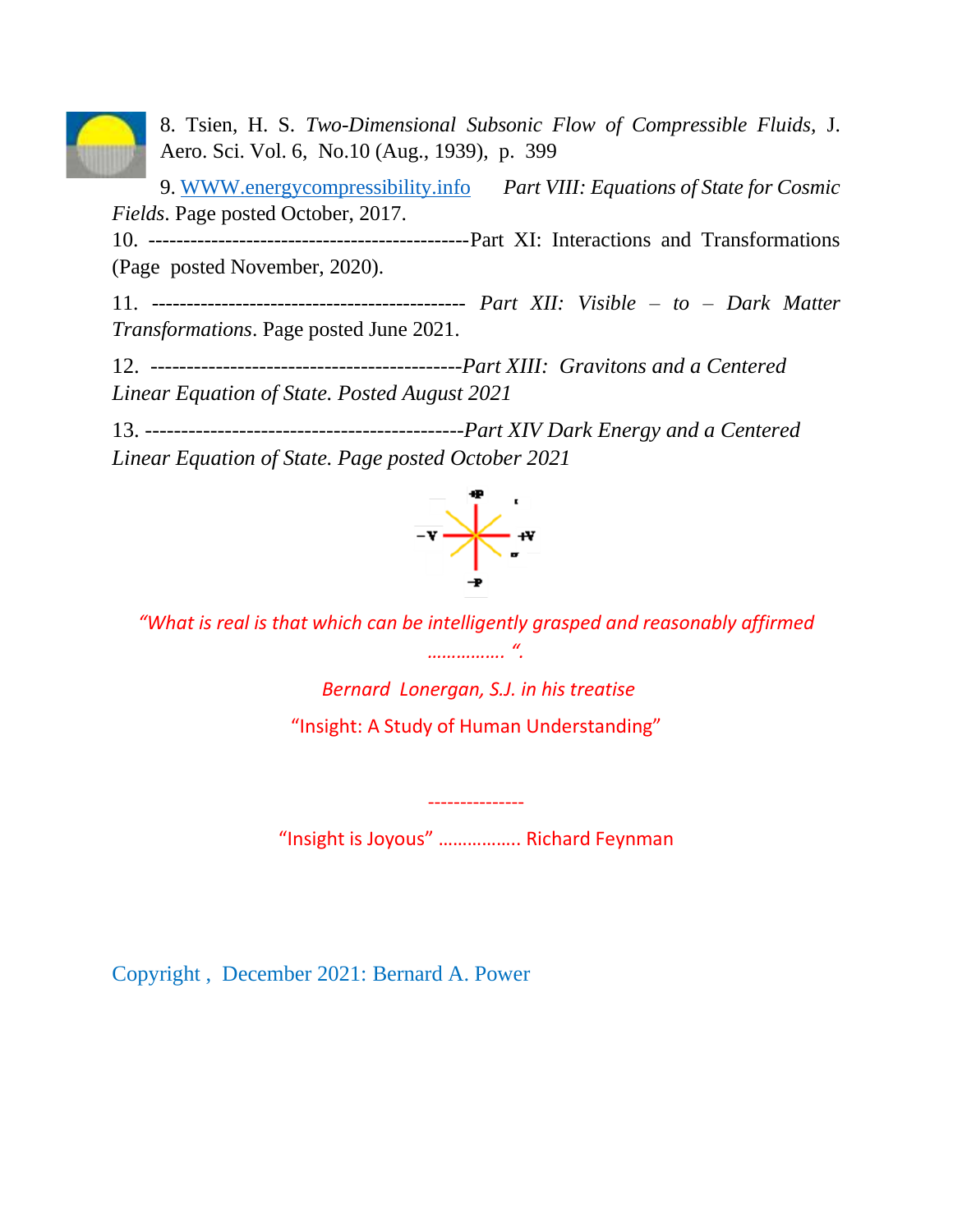# **Epilogue**

# **Compressible Flow Theory and a New Cosmology**

#### **1982 – 2022**

Posted 2021: Revised 2022

**General Cosmological History**: **Genesis and Science Visible-to-Dark -Matter Transformations Cosmic "End Time" Scenarios**

**General** Our work on the application of compressible flow theory to cosmology began about forty years ago in 1982 with the finding that the wellknown ideal gas has shockwave- strength ratios which match the observed mass ratios of the elementary particles of matter to within 1 to 2 percent [1,2,3]. This strongly indicated that the Big Bang was actually a compressible- flow, strong shock in which the matter of the visible cosmos was formed by an energy compression shockwave.

Chronologically our work has been, first, the introduction of this shock wave and the mass ratios, then the ideal gas law  $[pv = RT]$  as the equation of state for the mass ratios of the elementary particles of visible matter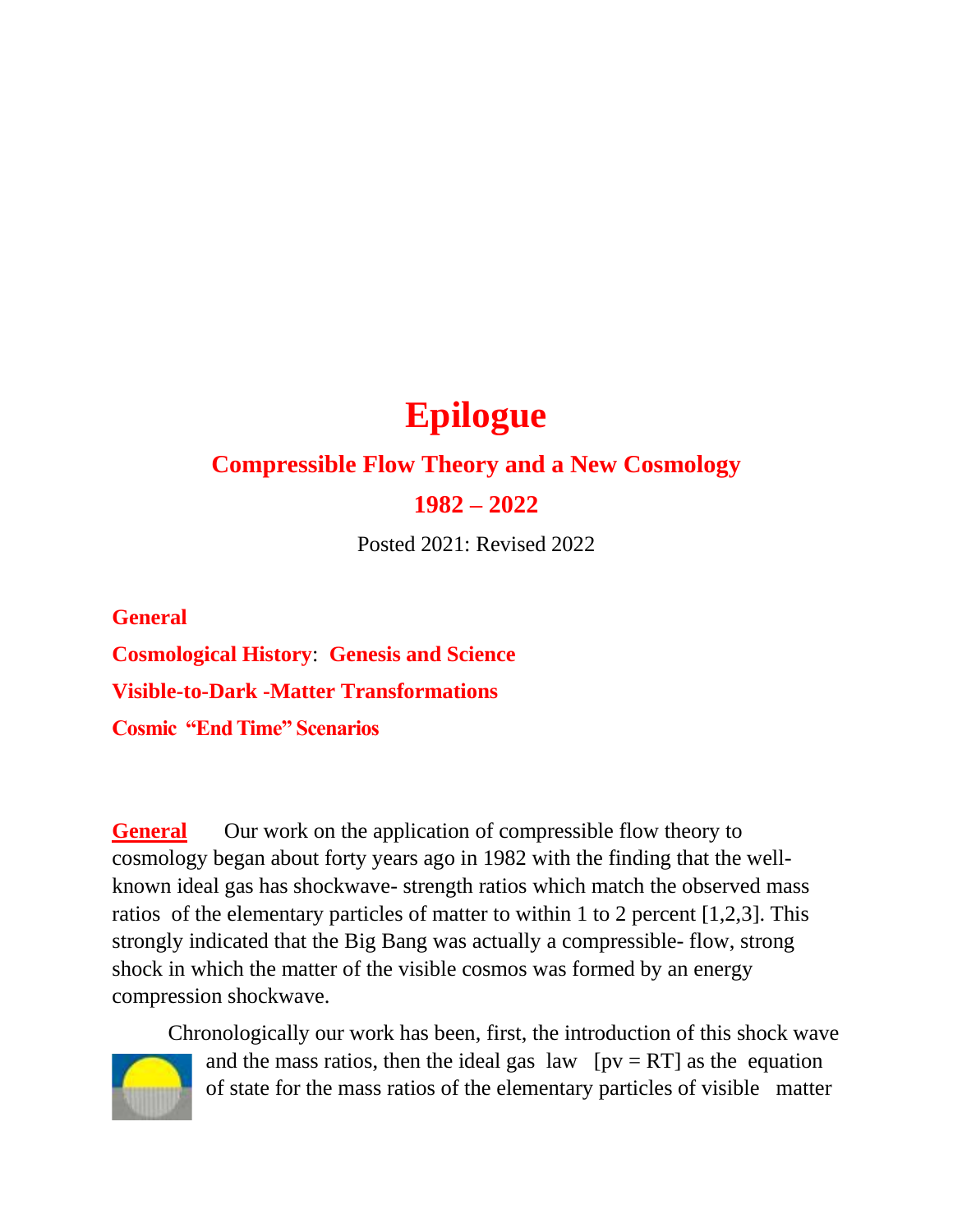produced in the Big Bang shockwave  $(1,2,3)$ , then the linear tangent gas state [ $p =$  $\pm A$  v] as support for electromagnetic radiation (9), the elliptical state equation for the mysterious dark matter (10,11) [ $p^2/a^2 + v^2/b^2 = a^2b^2$ ], and finally, the centered, linear state equation  $[p = \pm v]$ . for the basic dark energy, the quantum state and the graviton (12, 13).

**Cosmological History**: **Genesis and Science** With the Dark Energy State and the Graviton field now sketched out (12, 13, plus this current Page ) we have a sense of an ending to the search for a cosmological explanatory outline --- but, at the same time, the sense of a beginning for a historical schema as follows:–

It appears then that, on scientific theory, physical reasoning and physical evidence that the cosmos began as a linear, compressible field of dark energy  $[p = \pm v]$ capable of stable wave motions as described by compressible flow physics.[3,4,5,6,7 ]. This primordial dark energy field energized and stimulated the elliptical state  $\lceil pv = RT \rceil$  into linear wave motions, which being unstable grew into a super-massive strong shock we call the Big Bang and which brought forth the elementary particles of matter and the physics described by the Big Bang to form the visible astronomical cosmos.

In a somewhat similar way the inflationary expansion that immediately followed the Big Bang set off a cosmic weak or rarefied shock in the elliptical state [ $p^2/a^2$  $+ v^2/b^2 = a^2b$  ] which supports such rarefaction waves and the so-called dark matter was formed in that state.

Again , as to radiation waves and photons, they can be understood as being linear waves and particles  $[p = \pm Av]$  respectively stable and condensed E/M photons for the visible hyperbolic case ,and some sort of stable and rarefied or "dark "photons for the corresponding rarefied or dark matter state ,

Thus there is produced, the elementary particles of visible or condensed matter which coalesced to form the visible astronomical cosmos, and the rarefied or so called dark matter and dark photons and all held together by the universal, primal, graviton field.

Curiously indeed, our science -based cosmic schema parallels the archetypical account of creation in Genesis where "*In the Begining*" there was " *darkness on the face of The Deep*" and then God said "*Let there be Light*". This creation of light on the first Day before any matter was formed is surprising, but likewise in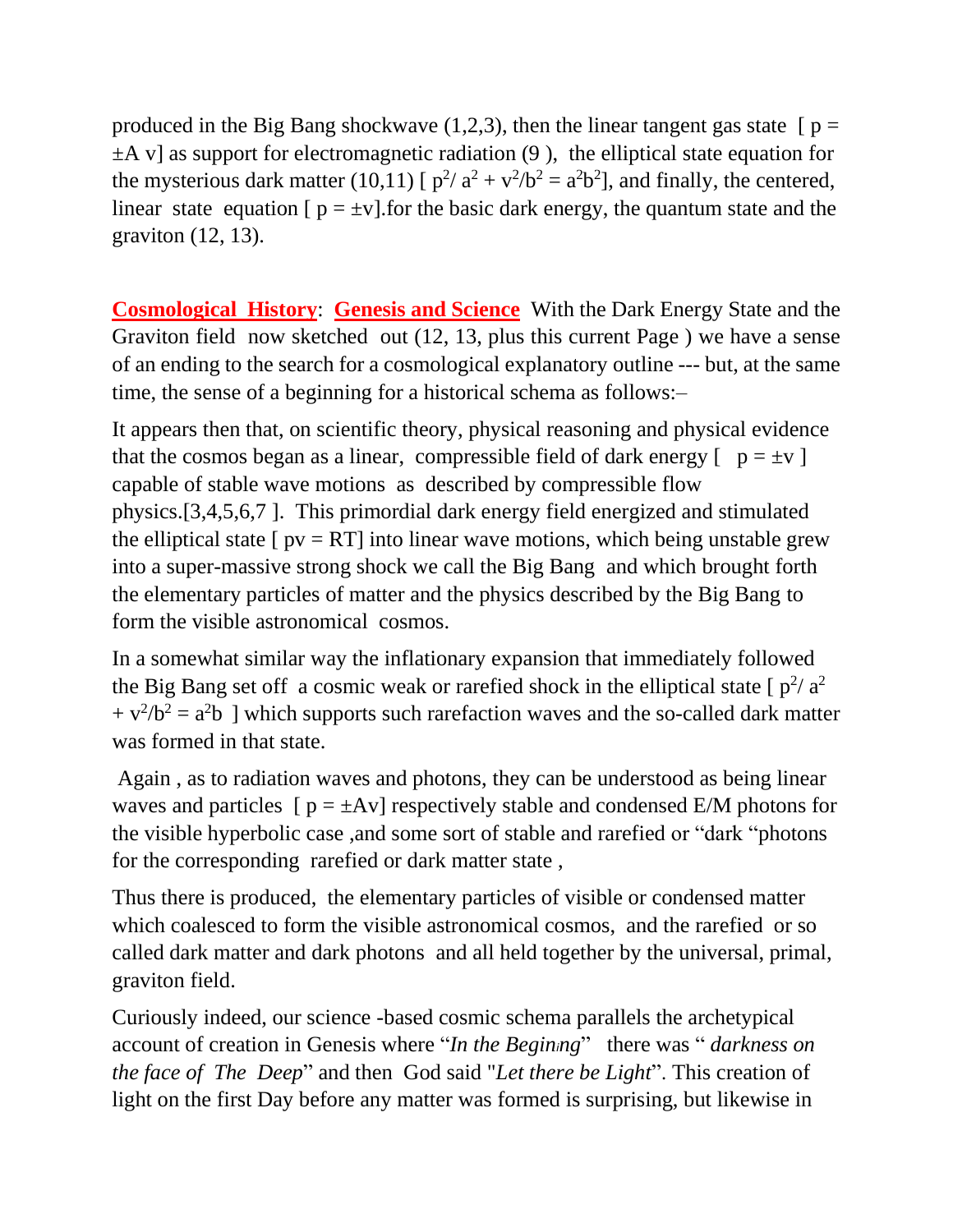our compressible science-based account we have the emergence of light and radiation jn its primordial basic linear dark energy equation and its tangent linear state. Thus, light appears in both Genesis and now in our science account .before any matter appears.

In the Genesis account the second Step or Second Day event is the formation of a "*Vault*" which separated the " *waters above the Vault*" from those under or below the vault. In our compressible schema, on the second step, , there is a low amplitude wave in a dark energy field which immediately grows in the hyperbolic state into an immensely strong spherical shock wave which we equate with the Big Bang. In other words we, like Genesis, have a physical event preceding the Big Bang, namely an expanding spherical wave growing towards the strong shock Event we call the Big Bang. We could with little effort equate our pre -shock expanding sphere with the hemispherical "Vault "of Genesis. In the Standard current scientific cosmology there is nothing to match a 'Vault' . Our physical scheme , on the other hand , matches Genesis on both its First Day and Second Day Events.

The First Event in the Standard science model is the Big Bang, of unexplained physical origin, in which Matter and Light are formed. This "first day " of the standard science model is what we and Genesis could both call a Third Day.

On this Third Day, the Genesis account has the creation of Matter from the "gathering of waters " under the Vault. Our new compressibility schema has our dark energy shockwave from Day Two culminating in the Big Bang in the hyperbolic state to form physical matter mingled with intense radiation.

#### s **Visible into Dark Matter Transformation**

The Question What came before the Big Bang? has no answer in Standard Cosmology. In our compressible flow cosmology , however, a compressive stable pulse generated a compressive stable counterpart in the hyperbolic stste where it was now unstable and grew at once to form the strong shock called the Big Bang. This occurred in the visible hyperbolic , state along with the formation of visible matter. This answer as to events after the Big Bang came only after some 40 years of study this past summer [12,13].with the discovery of the extremely simple basics linear equation of state  $[p = \pm v]$  from which energy there was formed first in the hyperbolic state the strong the shockwave we call the Big Bang the Big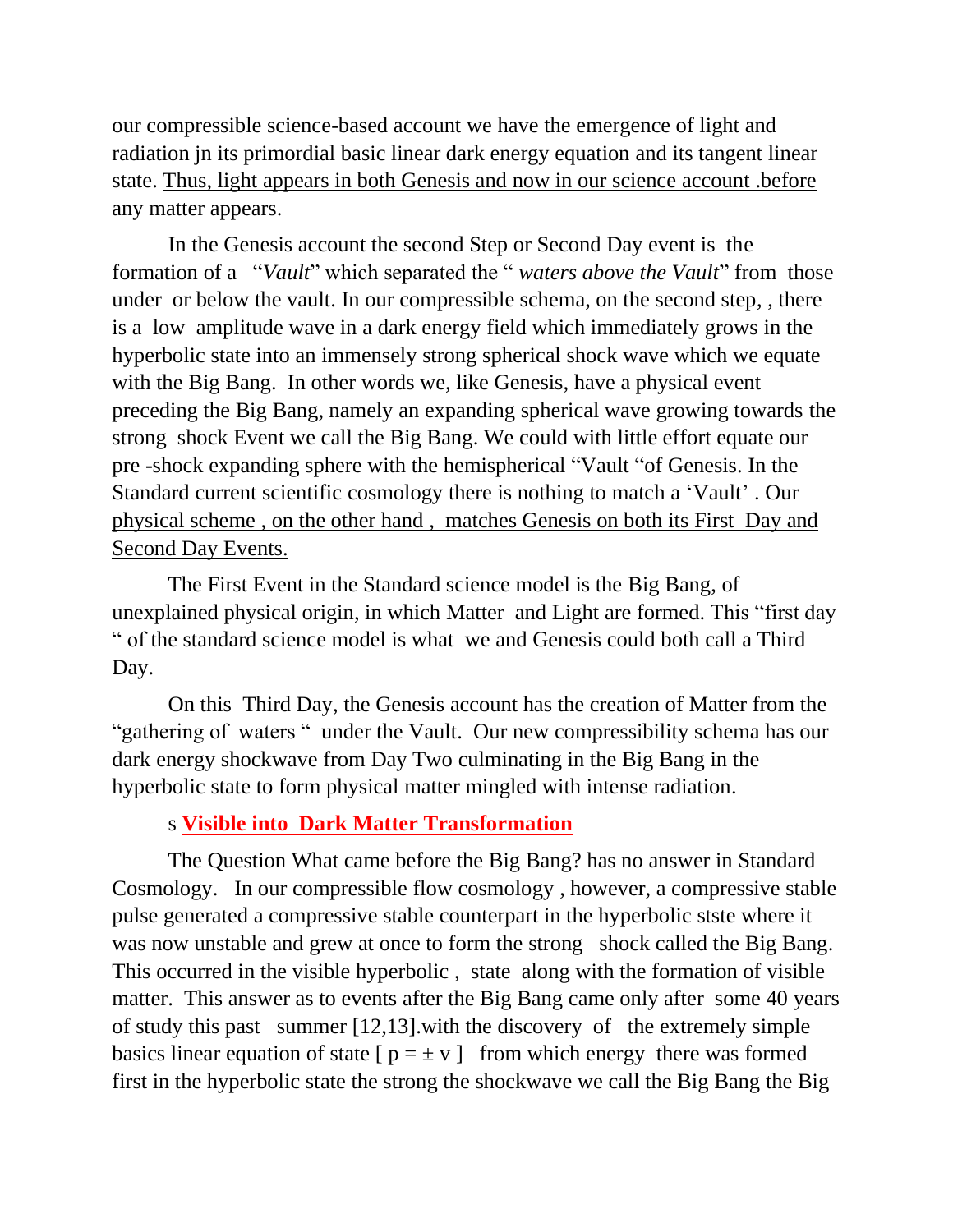Bang and from whose compression was formed the compressed elementary particles of visible Matter in the hyperbolic state, and then in the inflationary expansion which followed was formed the rarefied particles of the dark matter in the elliptical state

Now the visible world accounts for only 4.9% of the total mass energy, while the dark matter is 26% and the dark energy is 69**%. The explanation of the visible and dark matter 5 to 1 ratio we feel may in a transformation of visible matter into dark matter** . Evidence for this transformation lies in the observed strange gravitational "haloes" calculated to permeate and surround the spiral rotating galaxies. To reiterate, we explain the observed gravitational haloes surrounding rotational galaxies and their accompanying emission of microwave radiation, to a transformation of visible matter into dark matter, with the emission of molecular rotational bond energy as the observed microwave radiation [11].

Thus, existing astronomical observations verify the theoretical prediction from our compressible cosmology as to the ongoing visible to dark transformation. In a general way, it also may offer insight as to why the dark matter accounts for about 26% of the total mass energy of the universe, whereas visible matter accounts for only 4.9% . The unstable visible world is apparently continuing to transform widely here and there into a stable rarefied world we call the dark matter.

In our posting [Part XII – *Visible to Dark Matter Transformations.* June 2021] [11] we explored the process by which our present unstable hyperbolic cosmos of ordinary visible matter is transforming into the stable 'dark' or rarefied matter. We dealt with this transformation at some length, pointing out that it may lead to an eventual complete transformation of our visible expanding universe into a rarefied dark matter universe at some future time. This prediction inevitably raises the question of whether or not it agrees with the Genesis "End Times" account. This is a matter for others, but it seems that in both viewpoints there is a pervasive **optimism.**

Thus we are proposing a cosmic transformation process in which our visible world is even now being slowly transformed into a rarefied world of 'dark' or invisible matter, but one which is theoretically open to a 'rarefied light' even more remarkable than our own compressed photonic light.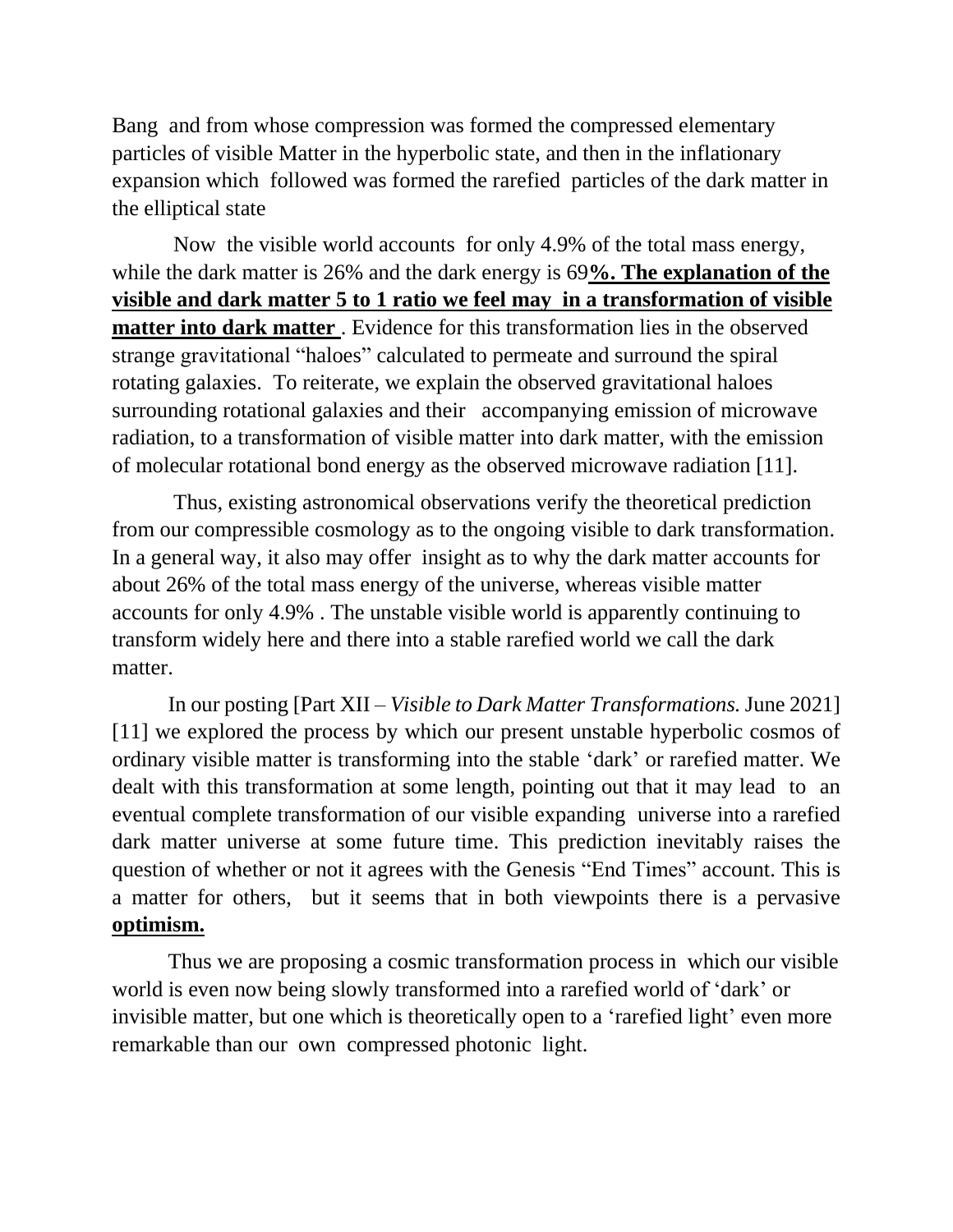The fact that the visible to dark matter transformations take place in the swirling vortices in the heart of spiral galaxies indicates that it is a pressure lowering that triggers the transformation event. Thus, the currently observed accelerated overall expansion and pressure lowering of the visible cosmos would suggest an increase in the rate of these galactic type transformations in the future**. It would therefore suggest the possibility of a distant closure time to the existence of our visible compression cosmos and the emergence of a unitary rarefied 'dark'matter cosmos. illuminated by a rarefied light and other rarefied radiation.** 

#### **Cosmic "End Time" Scenarios**

In conclusion, we note that current Standard cosmological extrapolation of our visible cosmos into the future usually predicts a cataclysmic run- away pressure expansion ending in a total chaos,

The visible to dark matter transformation extrapolation in compressible flow theory, in contrast, ends in a stable, rather wondrous, elliptical state world of rarefied matter, and a matching rarefied radiation. The visible expansionary 'endtimes' scenario is calamitous: The elliptical rarefaction transformative scenario is optimistic.



1. Power, Bernard A.Unification of Forces and Particle Production at an Oblique Radiation Shock Front. Contr*. Paper No 462. American Association for the Advancement of Science, Annual Meeting, Washington*, D.C., Jan. 1982.

2. --------------, Baryon Mass-ratios and Degrees of Freedom in a Compressible Radiation Flow. *Contr. Paper No. 505. American Association for the Advancement of Science, Annual Meeting,* Detroit, May 1983. .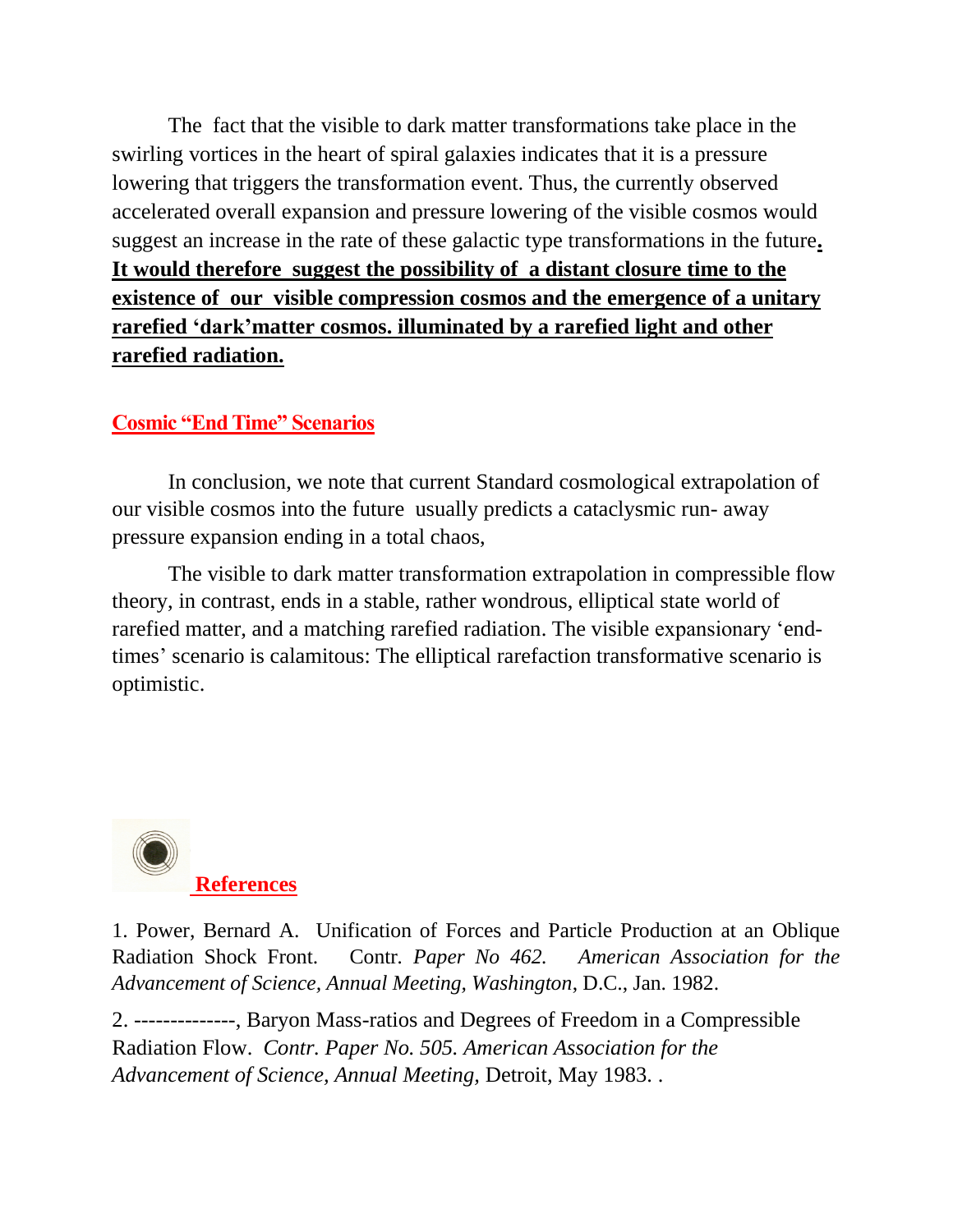3.---------------, Summary of a Universal Physics. Monograph (Private distribution) pp 92. Tempress, Dorval, Quebec, 1992.

4. Shapiro, A. H. *The Dynamics and Thermodynamics of Compressible Fluid Flow.* 2 vols. John Wiley and Sons, New York, 1953

5. Courant, R. and Friedrichs, K. O. (1948). Supersonic Flow and Shock Waves. Interscience, New York.

6. Lamb, Horace., *Hydrodynamics*, 6<sup>th</sup> ed. Dover, New York, 1932.

7. Chaplygin, S., Sci. Mem. Moscow Univ. Math. Phys. 21 (1904).

8. Tsien, H. S. *Two-Dimensional Subsonic Flow of Compressible Fluids,* J. Aero. Sci. Vol. 6, No.10 (Aug., 1939), p. 399

9. [WWW.energycompressibility.info](http://www.energycompressibility.info/) *Part VIII: Equations of State for Cosmic Fields*. Page posted October, 2017. 10. ----------------------------------------------Part XI: Interactions and Transformations (Page posted November, 2020). 11. --------------------------------------------- *Part XII: Visible – to – Dark Matter Transformations*. Page posted June 2021. 12. -------------------------------------------*Part XIII: Gravitons and a Centered Linear Equation of State. Posted August 2021* 13. *--------------------------------------------Part XIV Dark Energy and a Centered* 

*Linear Equation of State. Page posted October 2021*